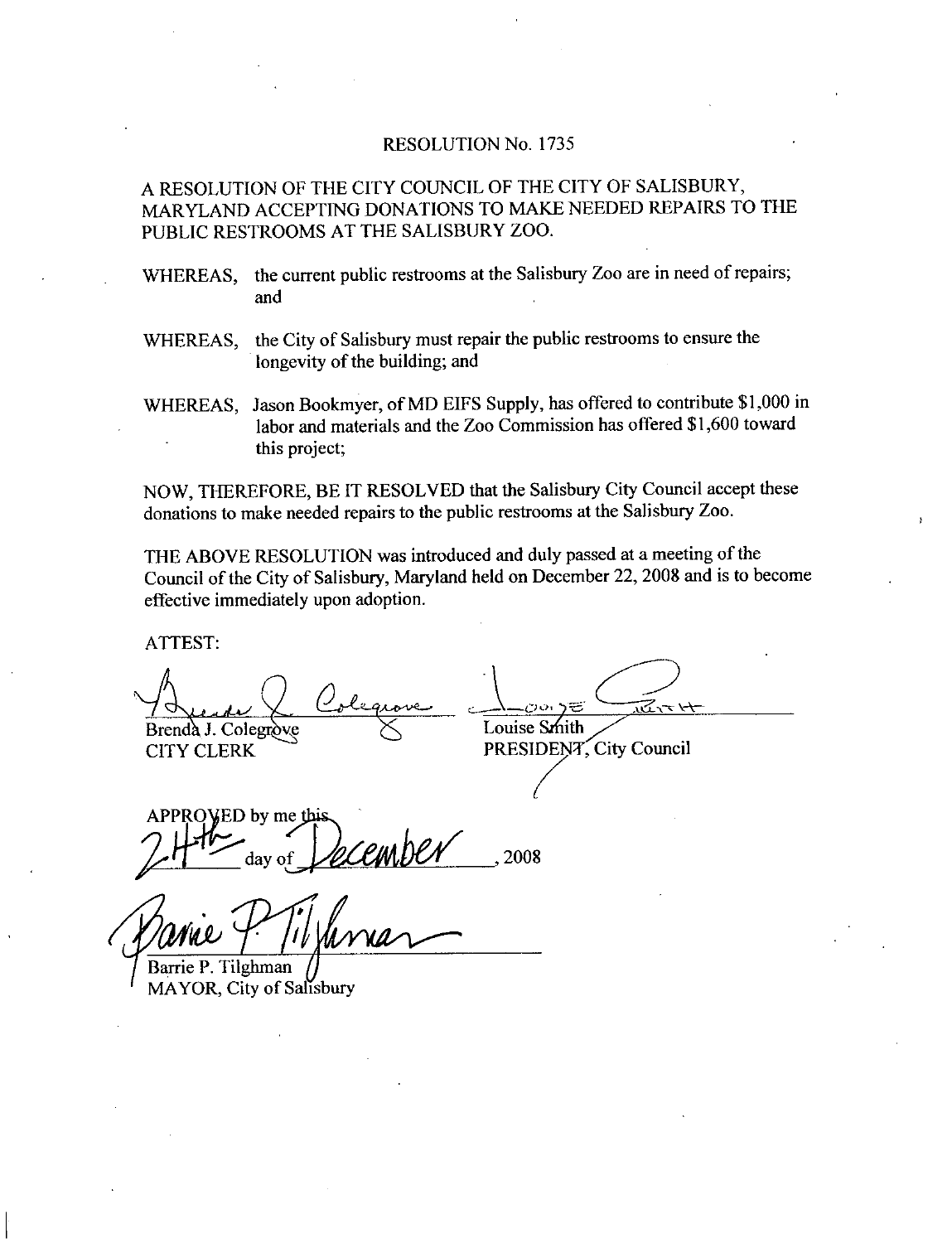

PAMELA B. OLAND DIRECTOR OF INTERNAL SERVICES

FINANCE DIVISION DEPARTMENT OF INTERNAL SERVICES 125 N. DIVISION STREET, ROOM 103 DIVISION STREET, RC<br>SALISBURY, MD 2180<br>410-548-3110<br>EAX: 419-860-5154 410-548-3110<br>FAX: 410-860-5154

MARYLAND

## COUNCIL AGENDA

December 22, 2008

TO: Mayor and City Council

SUBJECT: Donation of Repairs for the Salisbury Zoo Public Restroom Facilities

The City of Salisbury Internal Services Department, Procurement Division, received a request from the Salisbury Zoo to accept a donation of repairs of the public restroom facilities from the Zoo Commission. These repairs will improve the exterior walls and posts of the facility. The City of Salisbury Internal Services Depart<br>Salisbury Zoo to accept a donation of repairs of<br>These repairs will improve the exterior walls as<br>The Procurement Division requests Council's a<br>restroom facilities from the Zo

The Procurement Division requests Council's approval to accept the donation of repairs to the public restroom facilities from the Zoo Commission

Thank you.

Kound. Redder

Karen D. Reddersen Assistant Director of Internal Services-Procurement Division

## RECEIVED DFC 1 5 2008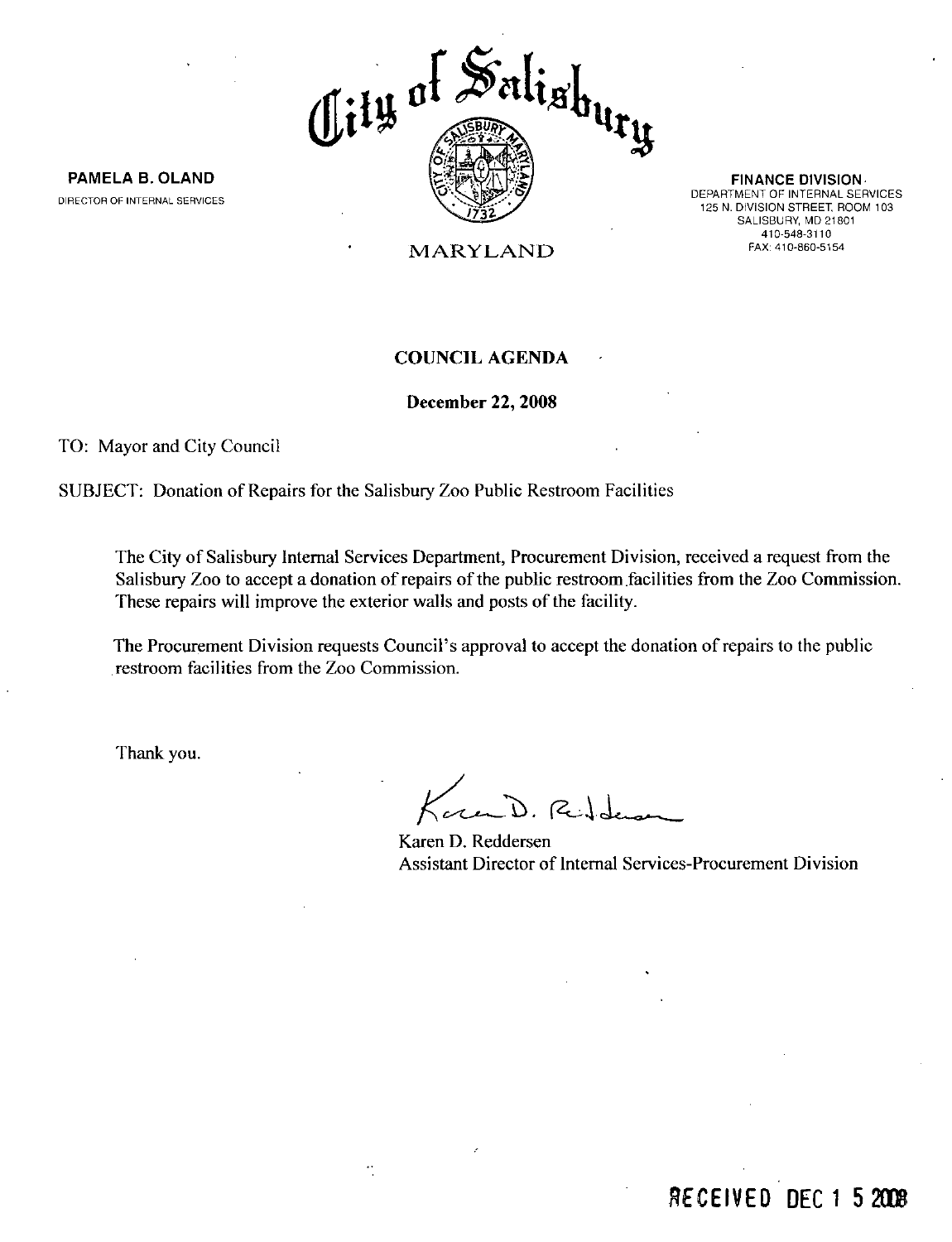# The Salisbury **700** logical Park

12 December 2008

755 South Park Drive Post Office Box 2979 Salisbury, MD 21802-2979

Office: 410-548-3188 Education: 410-546-3440 Fax: 410-860-0919 . www.salisburyzoo.org.

John Pick

As you are aware, on behalf of the Salisbury Zoo's Zoo Commission, J.P., Dubuque has developed the Grounds and Facilities Committee to help out the Zoo with grounds and facilities repairs and maintenance items. Most recently, J.P. has been working with Karl Kimlel to focus on the repairs needed for our public bathroom. The exterior walls and posts have come into disrepair over time, use and public impact. There are now a number of compromised areas in the Dry-vit system along the front face of the building and on a number of the posts along the same face of the building.

Karl has been able to secure the assistance of MD EIFS Supply to make the necessary repairs to the Dry-vit. MD EIFS provided an initial estimate of \$2,600.00 to complete the repairs. Jason Bookmyer, of MD EIFS, has offered to donate labor and materials valued at \$ 1,000.00 to the Zoo for this project. With this donation, the overall cost for the project is reduced to  $\$$  1,600.00. The Zoo Commission has agreed to cover the remaining costs for these repairs.

I would request that these donations, valued at \$2,600.00, be presented to the City Council for acceptance.

If you have any additional questions or comments, please contact me

Thank'you,

Salisbury Zoo Commission: Ronald G. Alessi, Sr./Chairmani A 医内耳面的 George J. Mengason/Vice Chairman

Samuel M. Walker/Secretary Carol Bradley/Board Member  $\mathcal{O}(\frac{1}{2} \log n)$ Gary A. Comegys/Board Member .<br>J.P. DuBuque/Board Member

Margot Hall/Board Member  $\mathcal{L} = \mathcal{L}$ Roland Leimann/Board Member

Linda Wainer/Board Member Joel M. Hamilton/Director, ex-officio

CCREDITED BY THE ASSOCIATION **ZOOS AQUARIUMS**  Joel M: Hamilton Zoo Director Salisbury Zoological Park

cc – James Caldwell, Ron Alessi, J.P., Dubuque